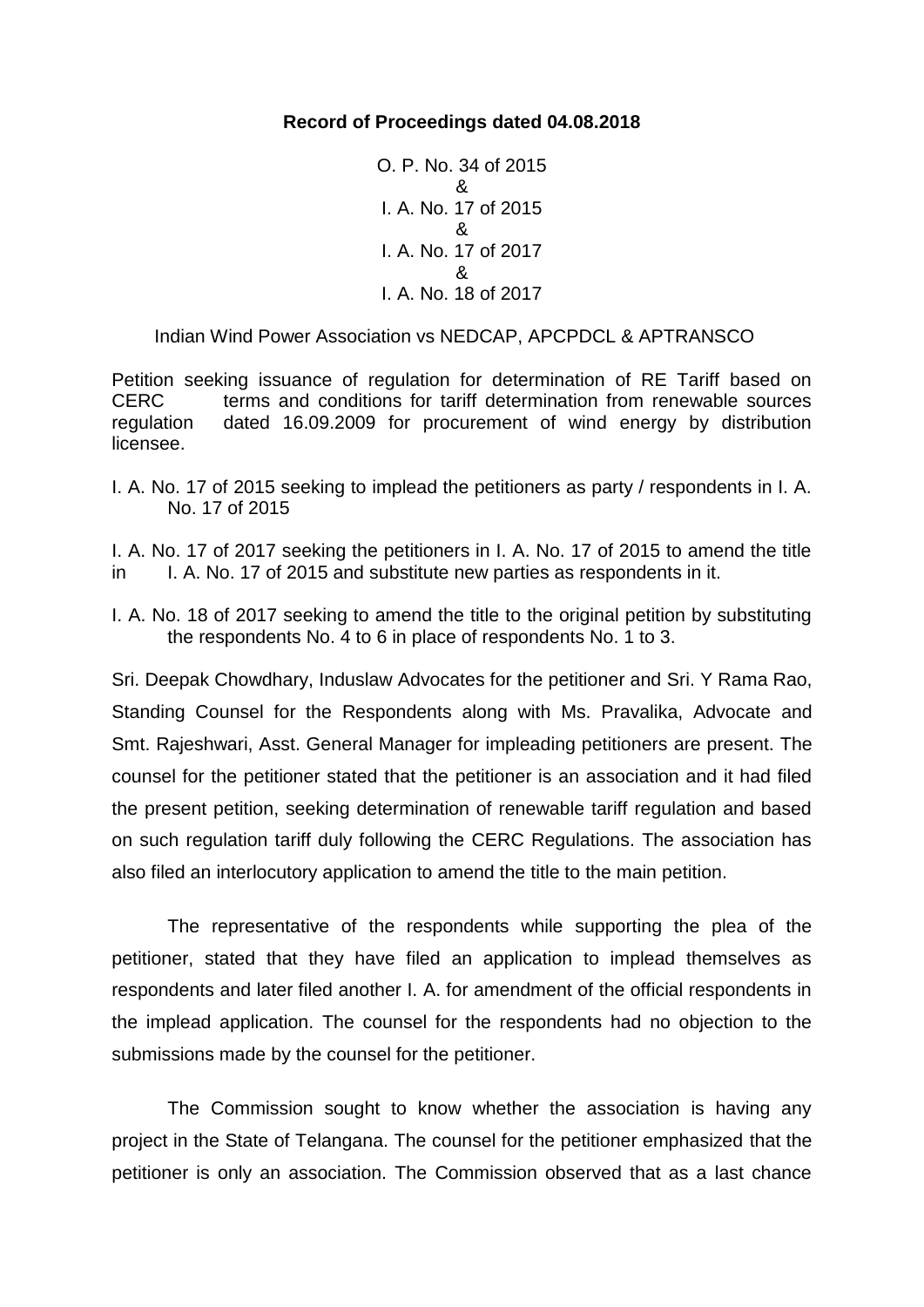Commission has circulated a paper on wind generic tariff and giving an opportunity to all wind generators. The counsel for the petitioner has stated that the association supports the initiative of wind generic tariff. He also requested for ordering amendment of the title as pleaded in all the I. As.

The Commission observed that as the Commission initiated the generic tariff determination and scheduled the matter for public hearing on 07.08.2018, there is no requirement of continuing the present proceedings and therefore, the same is closed.

 Sd/- **Chairman** Chairman and Chairman and Chairman

> O. P. No. 35 of 2015 And I. A. No. 19 of 2017

M/s Axis Wind Energy Limited & 6 others vs GoAP & 6 others

Petition seeking framing guidelines determining evacuation policy and wheeling charges for captive generation or sale to third parties.

I. A. seeking amendment the title shown in the petition by deleting Respondents No. 5 & 6 and adding Respondents No. 8 to 10.

Smt. Rajeshwari, Asst. General Manager for the petitioner and Sri. Y. Rama Rao, Standing Counsel for the Respondents along with MS. Pravalika, Advocate are present. The representative of the petitioner stated that the petitioner is a wind generating company and it had filed the present petition, seeking framing guidelines for evacuation policy and exemption of wheeling charges for captive and third party sale of wind generation. The petitioner had also filed an interlocutory application to amend the title to the main petition. The counsel for the respondents had no objection to the submissions made by the representative of the petitioner.

The Commission is in the process of fixing the wind generic tariff. The Commission is of the view that the approvals of the TSREDCO will not have an impact on the said tariff. The MOUs will not be helpful in any manner. Responding to the prayer of the petitioner, it was conveyed that generic tariff will take care of wheeling charges etc. The petitioner can also offer its comments and suggestions on the discussion paper.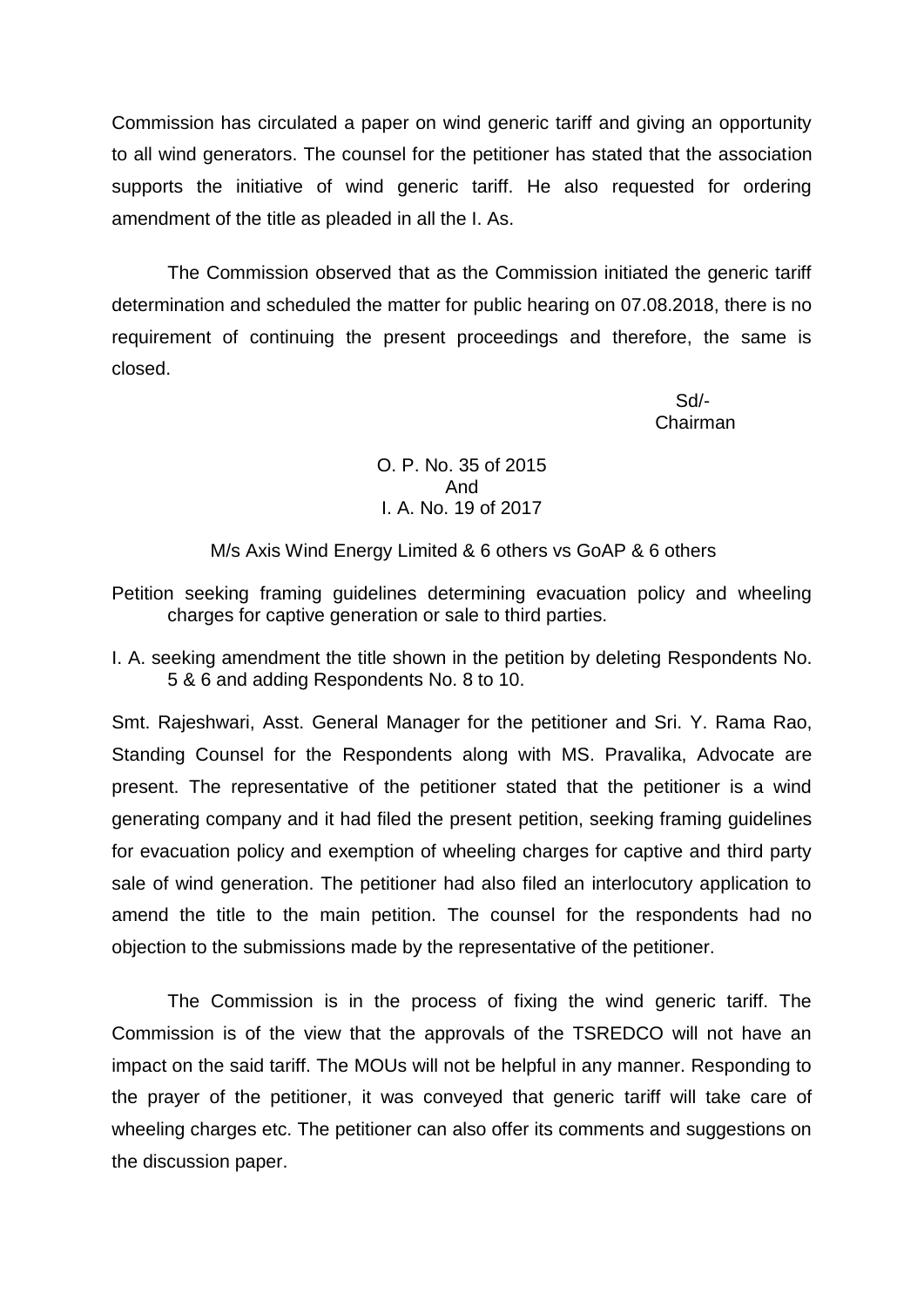The Commission observed that as the Commission initiated the generic tariff determination and scheduled the matter for public hearing on 07.08.2018, there is no requirement of continuing the present proceedings and therefore, the same is closed.

 Sd/- Chairman

# O. P. No. 86 of 2015

Indian Wind Power Association Vs. TSTRANSCO, TSDISCOMS & TGNREDCL

Petition filed for re-fixation of several factors that form part of the tariff

Smt. Rajeshwari, Asst. General Manager for the petitioner and Sri. Y. Rama Rao, Standing Counsel for the Respondents along with MS. Pravalika, Advocate are present. The representative of the petitioner stated that the petitioner is an association and it had filed the present petition, seeking determination of wind generic tariff and parameters applicable to Telangana. The counsel for the respondents had no objection to the submissions made by the representative of the petitioner.

The Commission is in the process of fixing the wind generic tariff. The Commission is of the view that the approvals of the TSREDCO will not have an impact on the said tariff. The MOUs will not be helpful in any manner. Responding to the prayer of the petitioner, it was conveyed that generic tariff will take care of wheeling charges etc. The petitioner can also offer its comments and suggestions on the discussion paper.

The Commission observed that as the Commission initiated the generic tariff determination and scheduled the matter for public hearing on 07.08.2018, there is no requirement of continuing the present proceedings and therefore, the same is closed.

 Sd/- Chairman

> O. P. No 87 of 2015 &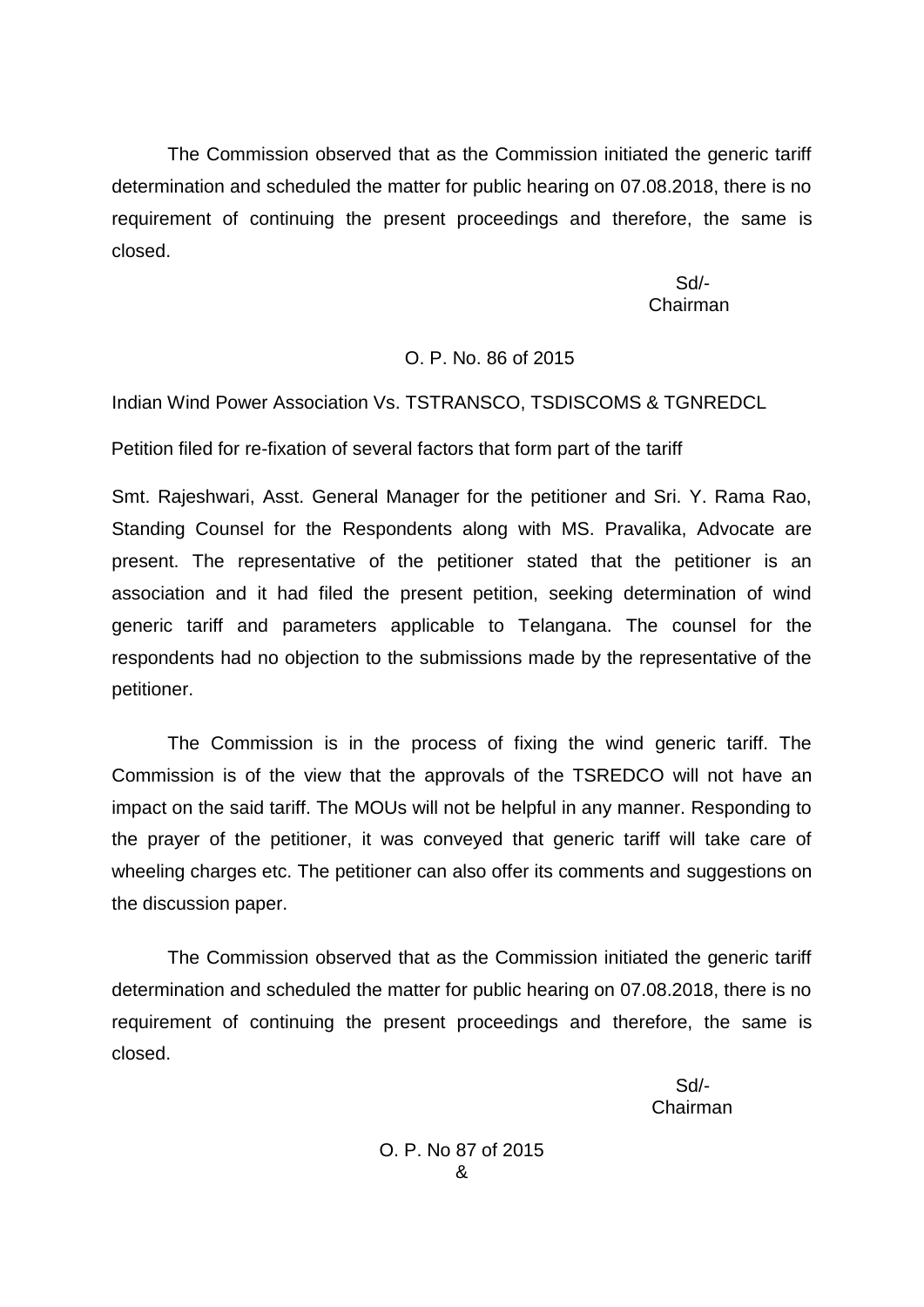## I. A. No. 30 of 2015

## Wind independent Power Producers Association & another Vs TSDISCOMS

Petition filed seeking determination of tariff for wind energy projects beyond 31.03.2015.

Application filed for amendment of the title of the original petition.

Sri. P. Soma Sekhara Naidu, Advocate representing Sri. P. Vikram, Advocate for the petitioners and Sri. Y. Rama Rao, Counsel for the respondents along with Ms. Pravalika, Advocate are present. The counsel for the petitioner stated that he is yet to receive a vakalat on behalf of the petitioners and therefore requests time for filing vakalat. The Commission observed that the parties ought to have appeared as association has no role as they do not own any project. The petitioners had also filed an interlocutory application to amend the title to the main petition.

The counsel for the respondents had no objection to the submissions made by the counsel for the petitioner.

The Commission sought to know whether the association is having any project in the State of Telangana. The counsel for the petitioner emphasized that the petitioner is only an association. The Commission observed that as a last chance Commission has circulated a paper on wind generic tariff and giving an opportunity to all wind generators. He also requested for ordering amendment of the title as pleaded in the I. A.

The Commission observed that as the Commission initiated the generic tariff determination and scheduled the matter for public hearing on 07.08.2018, there is no requirement of continuing the present proceedings and therefore, the same is closed.

 Sd/- Chairman

## O. P. No. 2 of 2018

M/s. RSR Power Private Limited Vs. TSREDCO, TSDISCOMs & TSTRANSCO

Petition filed seeking determination of the tariff by notifying the regulation for renewable energy projects in the State of Telangana.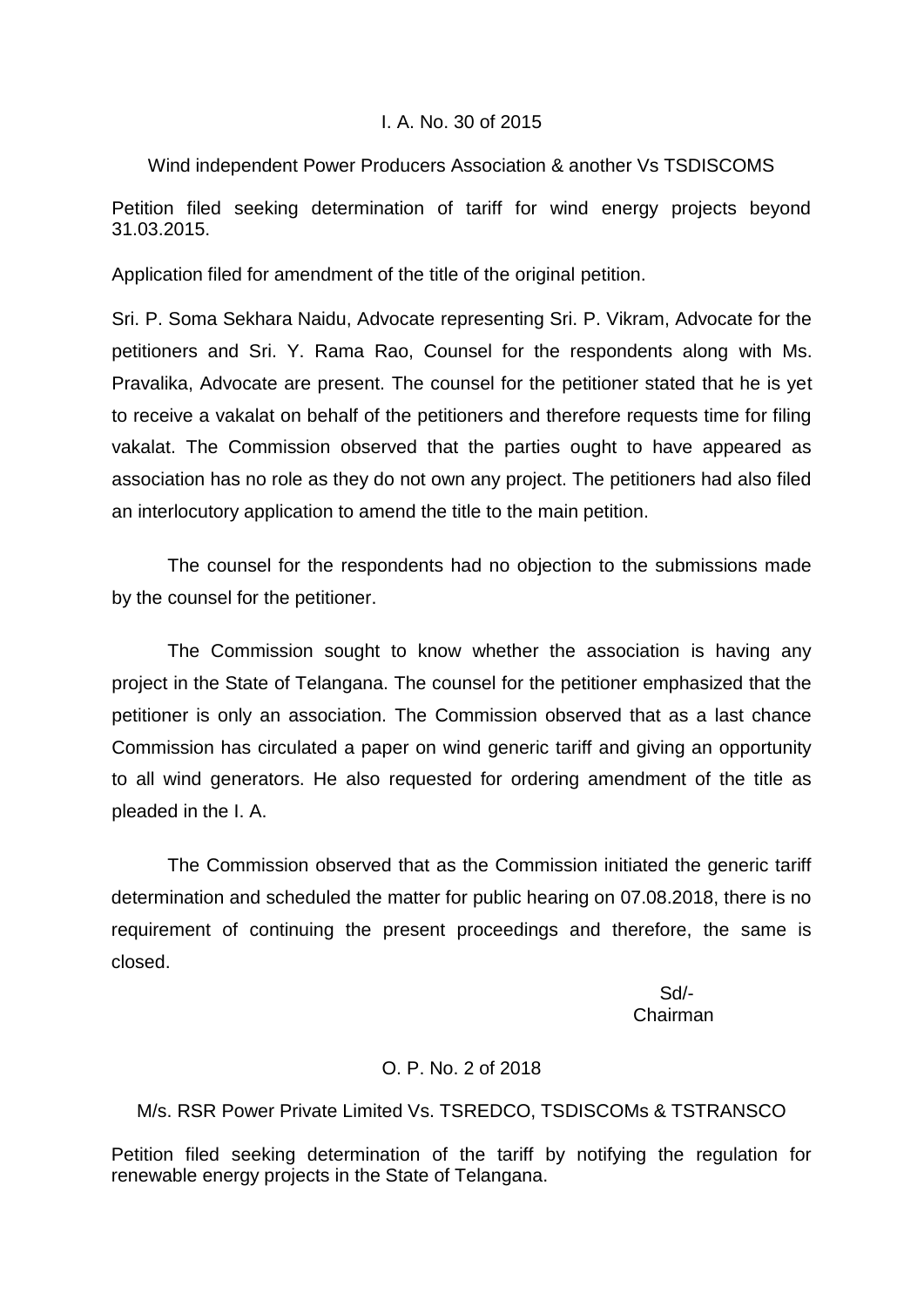Sri. Deepak Chowdary, Advocate for Induslaw for the petitioner and Sri. Y. Rama Rao, Standing Counsel for the respondents along with Ms. Pravalika, Advocate are present.

The counsel for the petitioner stated that the petitioner had established 20 MW wind project and developed after signing with NEDCAP. There is no wind tariff fixed by the Commission at present. All internal arrangements have been made ready but external connectivity is not yet completed as issues are pending with TRANSCO. The Commission has enquired with TSREDCO as to why they were not liasioning with TRANSCO and DISCOMs having given approvals to the developers. The TSREDCO should take the responsibility of following up with TRANSCO and DISCOMs regarding connectivity issues. If such responsibility is not taken, they need not give approvals as they are burdensome with fees and charges to be paid by developers.

When the counsel for petitioner has raised the issue of cost incurred in establishing the project, the Commission has pointed out that the cost estimate does not matter as generic tariff is proposed to be decided by the Commission. It is the view of the Commission that the TRANSCO should address and ease the difficulties of developer regarding the issues of connectivity. In case of issues are not getting resolved the developer can approach the Commission afresh.

The fixing of generic tariff by the Commission does not mean that the Commission will direct the DISCOMs to enter into PPAs. The standing counsel for the DISCOMs was directed to address the stand of TRANSCO on the issues of connectivity. When the counsel for the petitioner has raised that the feasibility has come long back but due to bifurcation of the State, nothing further has happened, the Commission has directed the DISCOM to give details in the counter. The case stands closed.

 Sd/- Chairman

#### O. P. No. 3 of 2018

M/s. Siemens Gamesa Renewable Power Private Limited Vs. TSREDCO, TSDISCOMs & TSTRANSCO